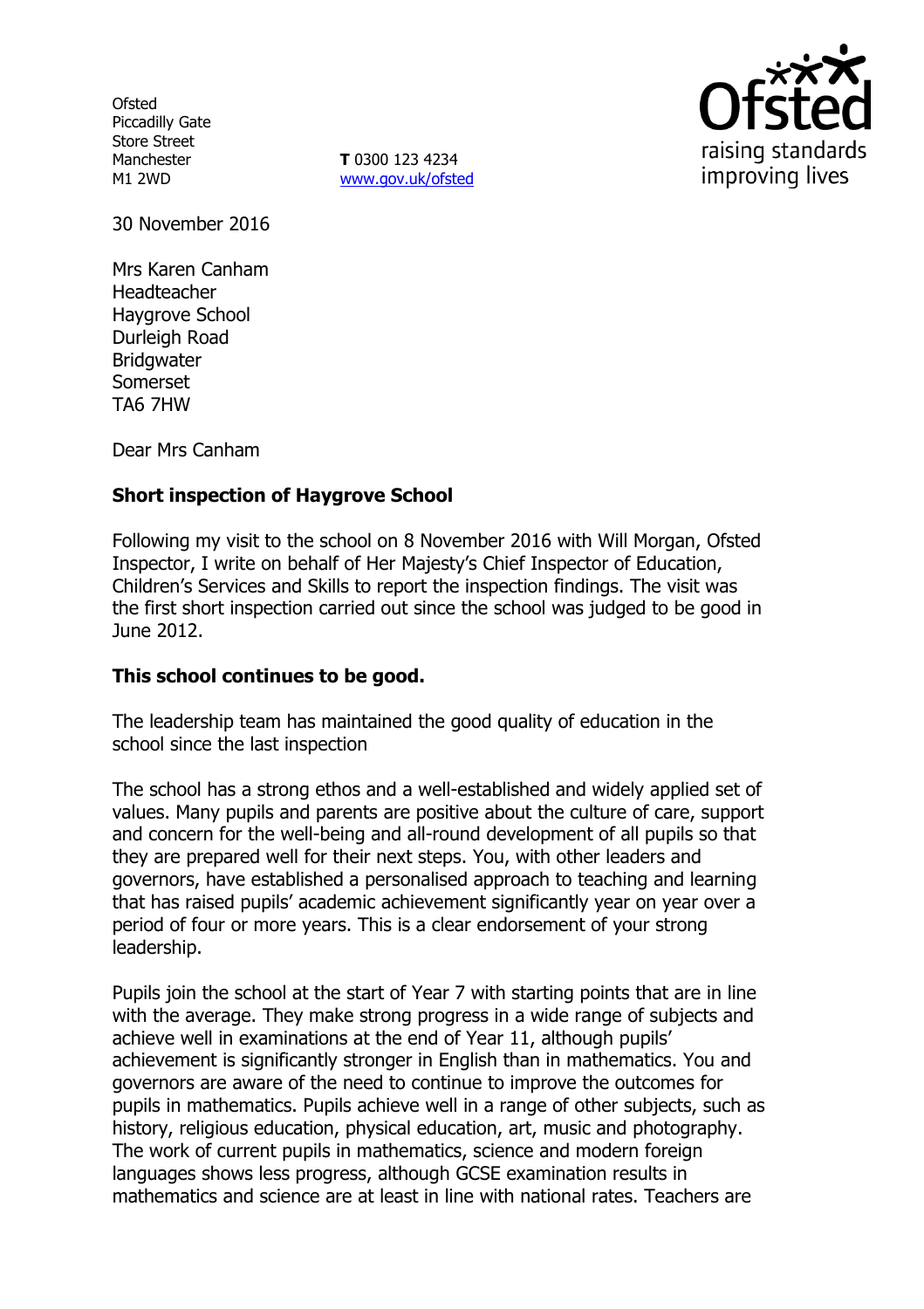

mostly very effective in preparing pupils for GCSE and other examinations.

The overall achievement of disadvantaged pupils by the end of Year 11 has improved more rapidly than that of others nationally. Their achievement in English is strong but still lags behind that of other pupils in mathematics, particularly for the most able disadvantaged pupils. Strategies to raise the achievement of these pupils are not yet fully effective in all subjects. The achievement of pupils who have special educational needs and/or disabilities has improved at least in line with that of other pupils. The report on the previous inspection identified the need to raise expectations to improve the achievement of the most able pupils. This has been tackled successfully in some subjects and can be seen clearly, for example in English. However, the high level of challenge for the most able pupils is not provided consistently for current pupils in mathematics and science.

Your evaluation, and that of other senior leaders and governors, that the performance of the school is outstanding is not supported by the progress being made by current pupils in some key subjects. The evaluation that teaching overall is outstanding does not explain the weaker achievement of pupils in a minority of subjects. There is clear overall evidence of the positive impact of the school's excellent personalised learning checklists in securing improvements in pupils' progress in many subjects. However, this has not yet led to a clear focus on the progress of each pupil, including those who are disadvantaged and the most able, being firmly embedded in all subjects.

The school's approach to assessment is described as a combination of fixed assessment points and formal reviews of pupils' progress against their targets, and teachers' ongoing assessment of pupils' work. This works well in some subjects. In English, for example, in addition to the regular in-depth marking in line with the school's marking policy, pupils receive frequent feedback on their work so that they are clear about how well they are doing and how to improve. Pupils' work in creative subjects improves as a result of high-quality feedback from the teacher and highly effective use of peer critique. This good practice is not taking place in mathematics and science, for example.

Governors are very supportive of you and other senior leaders. They share and make a strong contribution to the positive culture and ethos in the school. They agree with your evaluation of the performance of the school. However, they lack a precise independent analysis of, for example, data and information about pupils' achievement, to challenge you robustly about the progress of specific groups of pupils. They accept your analysis of information about pupils' progress at each review point. They do not, for example, ask how the checking of pupils' work has confirmed the accuracy and reliability of the data.

### **Safeguarding is effective.**

Governors, you and the school's leadership team have ensured that all safeguarding arrangements are up to date, meet requirements and are fit for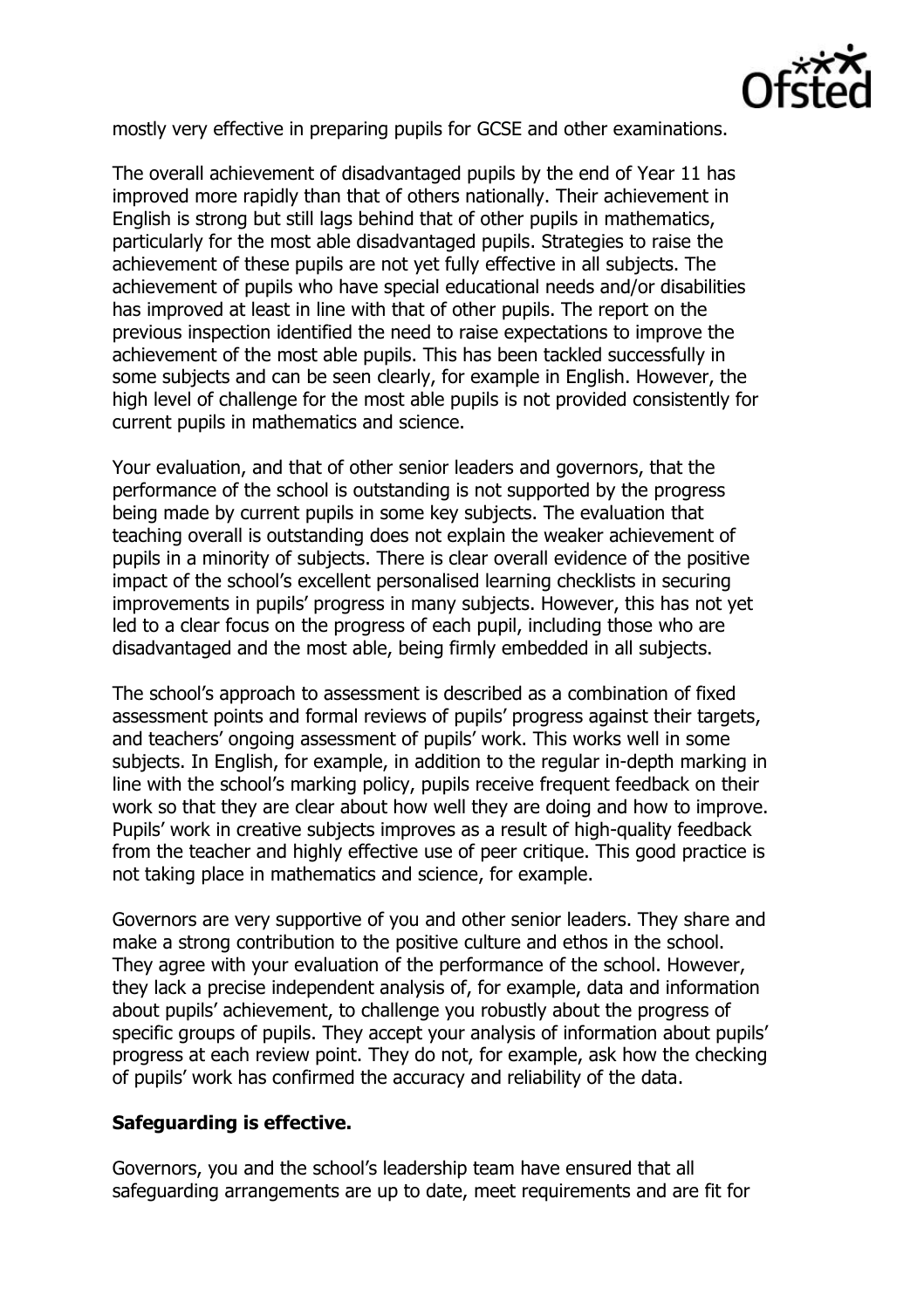

purpose. The senior leader who is the designated safeguarding lead is very well informed about all aspects of safeguarding and provides good leadership. Relevant records are detailed and of good quality. An analysis of all relevant information, such as absence data and records of any incidents of poor behaviour, is undertaken by senior staff and governors. They identify any potential safeguarding or child protection concerns. Pupils feel safe and are safe and well looked after. Pupils are clear about what they need to do to keep themselves safe and what to do if they have any concerns.

Governors are well informed about all aspects of safeguarding. Many governors have been, or soon will be, trained. The link safeguarding governor, who is the chair of the governing body, has regular meetings with the designated safeguarding lead to monitor and evaluate the effectiveness of arrangements and of staff training. Staff are well trained, including in understanding the 'Prevent' duty to ensure that they are alert to the dangers of extremism and radicalisation. Safeguarding is promoted frequently through staff briefings. Regular reports are provided for the full governing body. Governors are aware of the need to keep the procedures for the safe use of computers and other technology, and for the pupils' use of the internet and social media, up to date. Parents are kept up to date through the school website.

The large majority of parents believe that the school keeps their children safe and cares for them well. Pupils enjoy coming to school and this is shown in their mostly good attendance. You are aware that the attendance of some disadvantaged pupils, such as those currently in Year 11, is not good enough.

### **Inspection findings**

- Pupils behave well in lessons and around the school. They are polite and respectful of adults and each other. Even during lunchtime, when particular areas of the site are crowded, pupils' behaviour is safe, sensible and mostly understanding of others' needs.
- **Pupils make strong progress in a wide range of subjects as a result of good** teaching. The work in pupils' books and folders fully supports the school leaders' analysis of examination data and current pupils' progress that identifies those subjects with strong performance.
- $\blacksquare$  Pupils make very strong progress in English as a result of teaching that focuses well on the needs of individual pupils. Frequent and precise feedback ensures that pupils know exactly how well they are doing. They use this feedback well to improve their work and make further progress.
- Work of an exceptionally high quality was seen in art, photography and music. Pupils work with great enthusiasm in these subjects and take obvious pride in what they achieve. School leaders are rightly proud of the quality of this work. Pupils taking examination courses in physical education showed a good depth of understanding of theory work, for example in the skills required to undertake three-day hill walking exercises.
- $\blacksquare$  Pupils in a Year 11 religious education class have an impressive depth of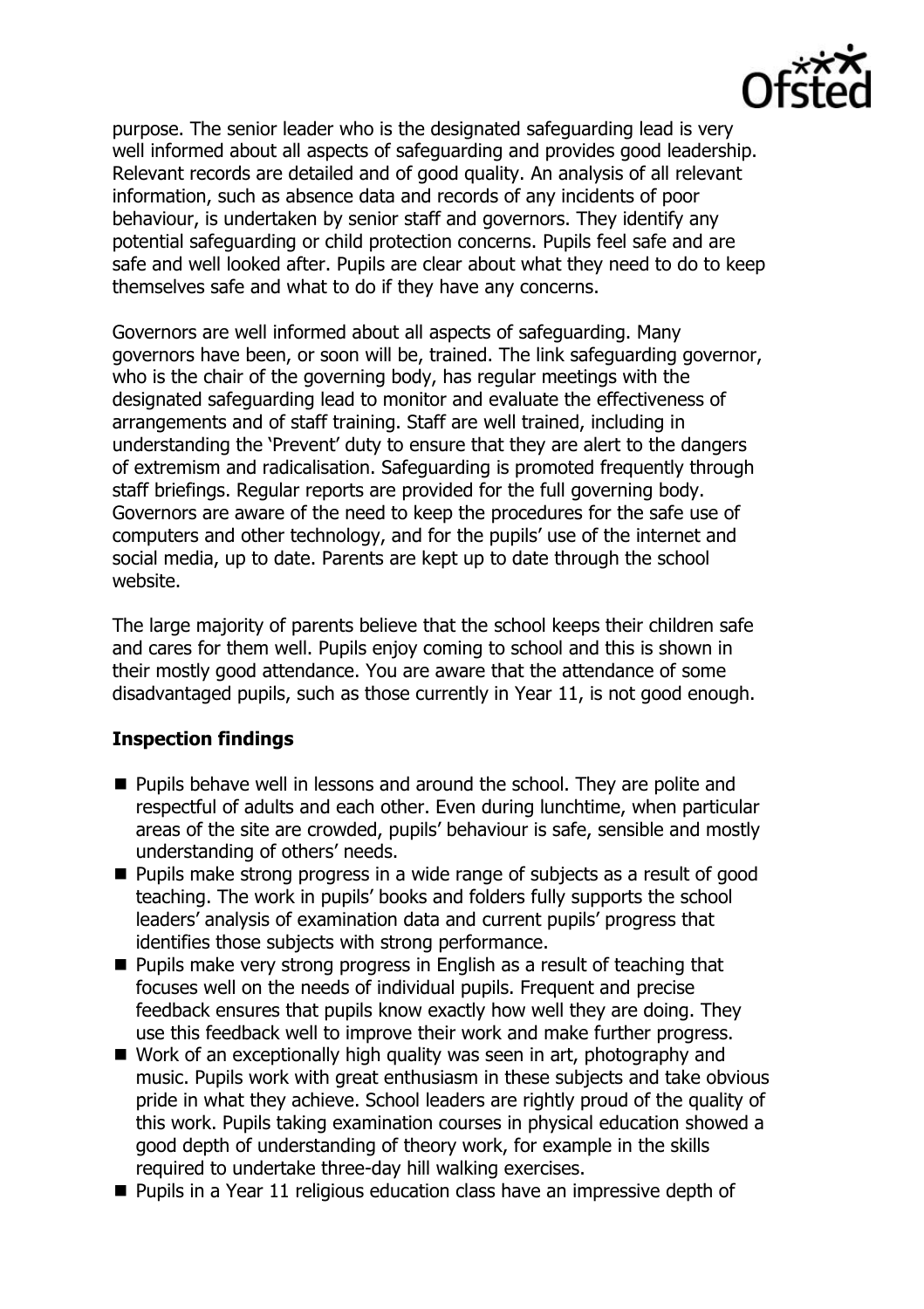

understanding of complex and sensitive issues, such as assisted suicide. Their classwork books show that they can balance a range of views and opinions, weigh up facts and reach perceptive and well-argued conclusions. It is a shame that this classwork is not reviewed by the teacher to give them feedback on the high quality of much of this work.

- Examination results in mathematics have improved and the end of Year  $11$ progress measures are generally at least in line with national averages. However, the work of current pupils shows some not making the progress they are capable of, as indicated by their target grades. Too many pupils have long periods with no indication that their work is correct or that they understand it. Some work repeats earlier work and shows that prior learning was insecure or does not extend and deepen pupils' learning sufficiently. In some classes, the most able pupils are not challenged to make as much progress as they could. A small number of disadvantaged pupils show the potential to achieve at a higher level but this is not detected by the teacher.
- **Pupils achieve well in examinations in science. However, there is not enough** of current pupils' own work in their books to be able to confidently see what progress they are making. Much shows a lack of development of pupils' scientific thinking and reasoning skills to determine their depth of understanding. The work of the most able pupils, in for example Year 10, is not at the level expected for them to achieve their targets of the highest GCSE grades. They are not encouraged to develop and apply their understanding of key scientific ideas. Conversations with them show that they are fully capable of doing this.
- The school offers a wide range of modern foreign language courses, in line with its specialist status. Classes mostly include pupils with a wide range of aptitudes. Teaching generally does not take sufficient account of this so that current pupils' progress is not as strong as it should be.
- The achievement of disadvantaged pupils has improved steadily over several years. Overall it is comparable with other non-disadvantaged pupils nationally. However, there is variation across subjects in how well current disadvantaged pupils are supported and challenged to achieve as well as they could. This is often done well and these pupils are thriving, sometimes in high-ability teaching groups. In a minority of subjects, teachers are not adept at identifying these pupils' real potential so that their progress can be accelerated.
- The overall achievement of pupils who have special educational needs and/or disabilities has improved to be at least in line with that of other pupils. In lessons, these pupils often receive targeted support to help them fulfil their potential.
- **Pupils who join the school in Year 7 with low prior achievement are** supported well in English. As a result, many make significant gains in their reading and writing to enable them to catch up. School leaders provided no analysis to show similar improvements in pupils' numeracy skills. However, the additional work that these pupils undertake to develop these skills has led to those currently in Year 7 making good progress.
- When they are given the opportunity, pupils show their keenness to learn. When they are given clear feedback from teachers, they use this well to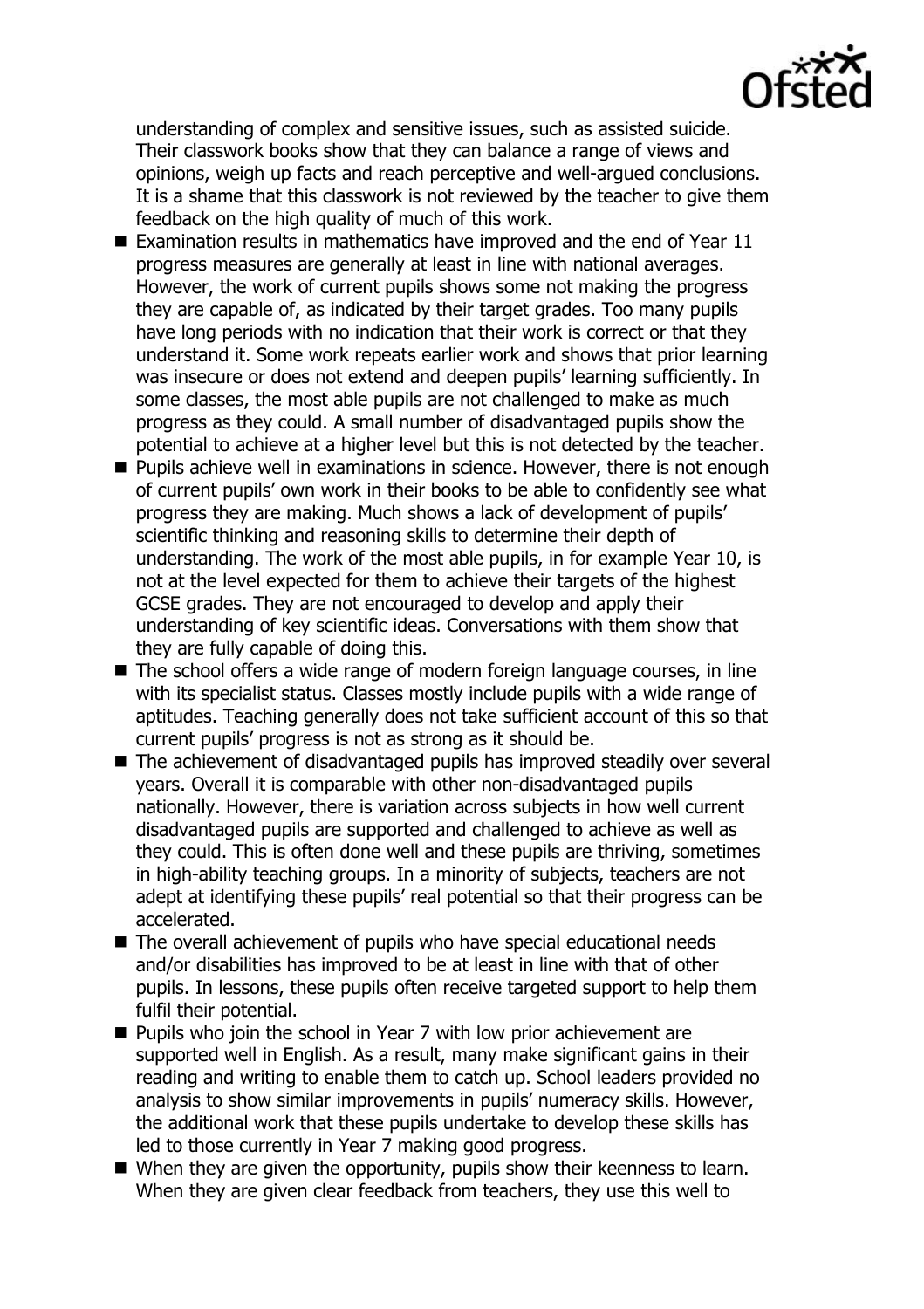

improve their work. When they are asked direct questions by teachers, they respond well. When these things do not happen, although pupils do as they are told, they show less interest in the work and do not become involved.

- Teachers' use of questions to probe and deepen pupils' understanding is considered to be a strength by school leaders. There is much good practice. However, this is not fully embedded in all subjects. When not used well, questioning is limited to a few pupils who volunteer answers or is too superficial to sufficiently check or extend pupils' understanding.
- **Pupils read well. Many say that they often read for pleasure. They can** interpret information in textbooks and other sources.
- $\blacksquare$  The large majority of parents are very positive about the school, but those that do raise concerns do so about the lack of challenge in some lessons and quieter pupils not being encouraged to participate. These comments agree with inspectors' findings.

## **Next steps for the school**

Leaders and those responsible for governance should ensure that teachers in all subjects:

- $\blacksquare$  enable pupils to produce work that shows their depth of knowledge and understanding so that their progress can be accurately checked
- $\blacksquare$  provide pupils with precise feedback on their work to enable them to know more clearly what they need to do to improve and to set higher expectations of what they should achieve.

I am copying this letter to the chair of the governing body, the regional schools commissioner and the director of children's services for Somerset. This letter will be published on the Ofsted website.

Yours sincerely

James Sage **Her Majesty's Inspector**

# **Information about the inspection**

Inspectors held meetings with the headteacher, other senior leaders, and with the chair and five other members of the governing body. Accompanied by senior leaders, inspectors visited lessons in most year groups and across a range of subjects. One formal meeting was held with a group of Year 9, 10 and 11 pupils. Informal discussions were held with other pupils during lesson changeovers, morning break and at lunchtime. Inspectors listened to some pupils read in lessons. A range of documents was read, including school policies, the school's self-evaluation, and the analysis of assessment, attendance and other information.